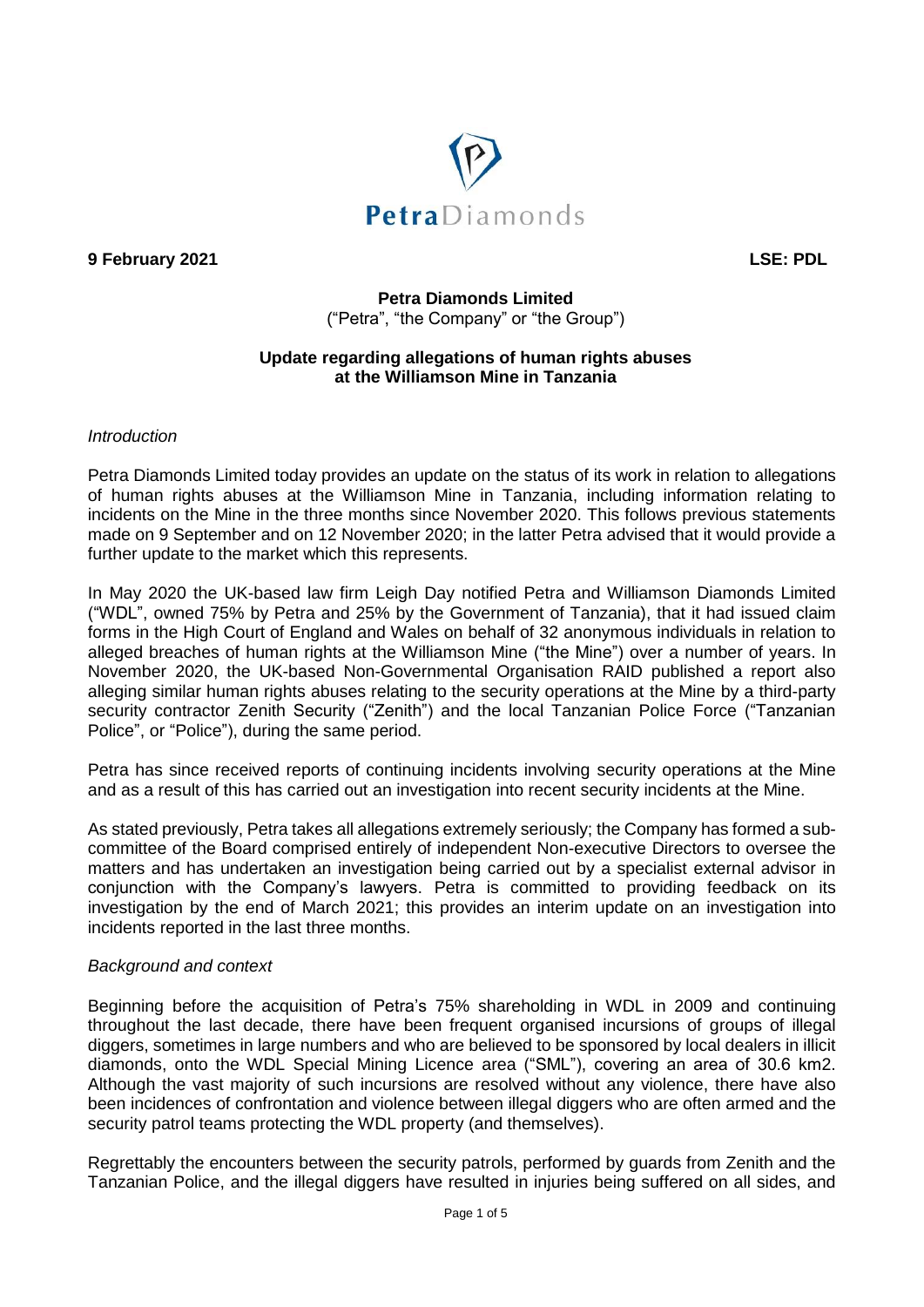damage to WDL, Zenith and Police vehicles and equipment. Tragically, some deaths of illegal diggers have also been reported and are being investigated by the specialist external advisor as part of the broader investigation.

Zenith has been WDL's security contractor since 2011 and will be replaced by a new security contractor following the completion of a tender process with effect from 1 March 2021. Zenith employees are expressly required to abide by the Voluntary Principles on Security and Human Rights ("VPSHR"); and training on the VPSHR is provided to Zenith guards by WDL.

Services provided by the Tanzanian Police are governed by a Memorandum of Understanding, finalised and updated in 2019, which commits the Tanzanian Police to act in accordance with the laws, rules and regulations of Tanzania, company security and safety policies and also the VPSHR. The Tanzanian Police are an arm of the Tanzanian government and act under its own direction and chain of command. This happens even when they are conducting operations in conjunction with Zenith. There are normally between 20 and 25 Tanzanian Police members deployed at the Mine by the Tanzanian Government.

Police equipment includes tear gas, stun grenades and firearms with live ammunition, and operates under Police and Government Rules of Engagement. These are only used by the Tanzanian Police in self-defence and to expel illegal diggers from the property. Zenith security guards are only authorised to use baton rounds (rubber bullet cartridges) in their shotguns and are subject to strict controls around the use of such weapons, which include a register of any rounds discharged. All firearms and ammunition on WDL premises are securely stored and are subject to routine checks and verification. No WDL security employees are permitted to carry or use any firearms.

In the three months from November 2020 through January 2021 there have been 79 recorded incursions onto the SML, involving approximately 1091 illegal diggers. In the majority of cases (60 of the 79 incidents), no force was used despite the illegal diggers becoming aggressive in 8 of those 60 incidents.

In 19 of these incidents, reasonable force was required to remove or disperse the illegal diggers from the SML or for the security patrol teams to defend themselves. Live ammunition was only discharged on one occasion during November 2020, when the Tanzanian Police fired one live warning round in the air to disperse a group of illegal diggers. The largest group of illegal diggers recorded in a single incident was approximately 150 and in all of the incidents where force was required, the diggers were aggressive and armed with slingshots and rocks.

In the 19 incidents where force was required, 9 members of the security patrol team were injured. No injuries of illegal diggers were reported, although it is of course possible that some of these diggers may have been injured in these engagements. It has been confirmed that no patients were received at WDL's Mwadui hospital with injuries consistent with those which might be sustained by illegal diggers during this period.

A total of 13 Tanzanian Police or Zenith vehicles were damaged over the three month period. Seventeen illegal diggers were arrested by the Tanzanian Police during this period.

## *Recent reports of ongoing incidents and findings of investigations carried out*

PDL has received recent reports that claim that assaults or human rights violations were carried out between November 2020 and January 2021 by the security patrol teams comprising Zenith guards and the Tanzania Police, and that on two occasions a shotgun with live ammunition was discharged. The new accounts, like those received previously, are anonymised, and claim that the security patrol teams responded with disproportionate and unacceptable force, in breach of the VPSHR, to incursions onto the mine.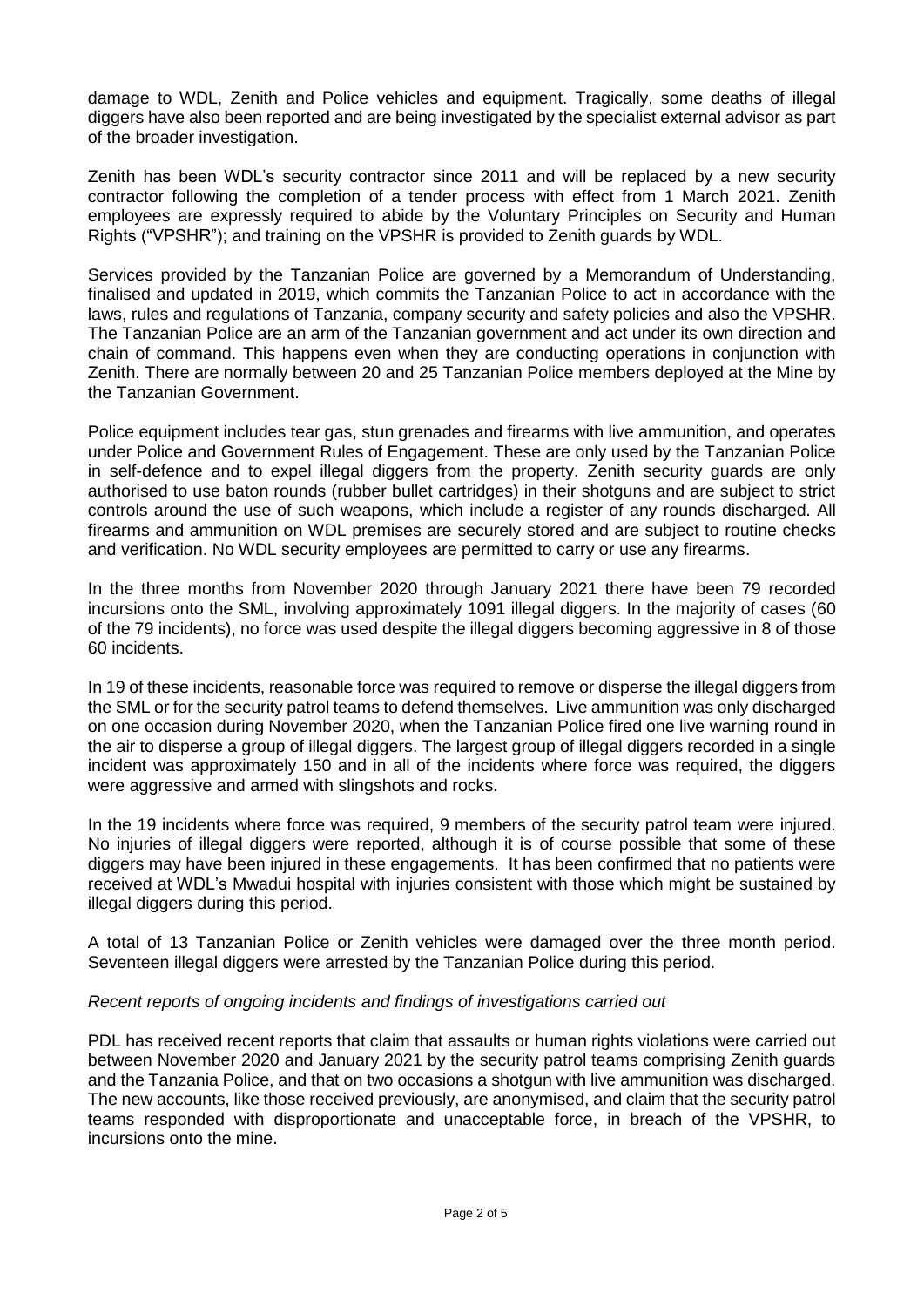The reported new incidents have been investigated, by the specialist external advisor. The investigation included a review of all incident reports and logbooks (both WDL and Zenith logs), monthly Tanzanian Police reports, Zenith duty logs, records of illegal entries, arrests and injuries and Zenith firearm registers. In addition, WDL personnel, and Zenith security guards that were present on the security patrols involved in the incidents investigated, were interviewed. Four reported incidents were specifically investigated and are summarised below:

- 1. In the first reported incident, early in November 2020, it is alleged that an illegal digger was hit in the back by a large rock thrown by one of the Zenith security guards, while running away, that resulted in the dislocation of his shoulder, requiring hospital treatment.
- The investigation of the incident established that a group of some 150 illegal diggers were chased from the pit by Zenith security guards and the Tanzanian police. On leaving the pit a group of around 100 illegal diggers armed with slingshots and rocks attacked the Tanzanian Police and Zenith security guards, who were significantly outnumbered (the patrol comprised 15 members in three vehicles). Several tear gas canisters and stun grenades were thrown by the Police to disperse the group. No injuries were reported but two Zenith patrol vehicles were damaged. There was no admission to the Mwadui hospital of anyone with injuries of this nature.
- 2. In the second reported incident, late in November, an illegal digger asserted that he was part of a group of diggers that was intercepted by Zenith security guards. He said that there were police and Zenith vehicles present and while trying to run away got hit on the head by a teargas canister that knocked him unconscious. He said that he was carried away by his colleagues and went to hospital for treatment.
- a) On the night in question approximately 70 illegal diggers were involved in a confrontation with Zenith security guards and police. According to security reports, the illegal diggers attacked the lease patrol and the Tanzanian Police responded by throwing tear gas and stun grenades in self defence and to repel the diggers. Two patrol vehicles were damaged in the incident. Although one of the Zenith security guards reported seeing one of the diggers being hit by a canister, he stated that the digger ran away. No injuries were recorded in the incident reports and there was no admission to the Mwadui hospital of anyone with injuries of this nature.
- 3. In the third incident reported, also late in December, an illegal digger who was part of a larger group states that he was surrounded by 4 vehicles and was subsequently confronted by a Zenith security guard with a shotgun, while trying to run away. He says that he was shot at close range and needed to be hospitalized to receive treatment for reportedly serious facial injuries.
- b) No confrontations with illegal diggers were reported by Zenith or WDL on the night in question, with no injuries reported and no shots fired. The firearm and rubber round registers maintained by Zenith also record that no baton rounds were fired on this night.
- 4. In the last reported incident that was stated to have occurred sometime in November 2020, an illegal digger who was part of a larger group stated that he encountered a group of Zenith security members and Tanzanian Police when trying to leave the mine. He said that after the group started running away that tear gas and shotgun pellets were fired at the group. He states that he was shot in the back of his arm, while running away and that multiple shots were fired.
- c) According to the data reviewed, there is no record of baton rounds being fired by Zenith in November. According to the incident report filed, approximately 20 aggressive illegal diggers armed with slingshots surrounded the Zenith security team and started throwing stones at them from the slingshots. In order to rescue the Zenith team, the Tanzanian Police responded by throwing tear gas canisters, which failed to disperse the group, resulting in the Tanzanian Police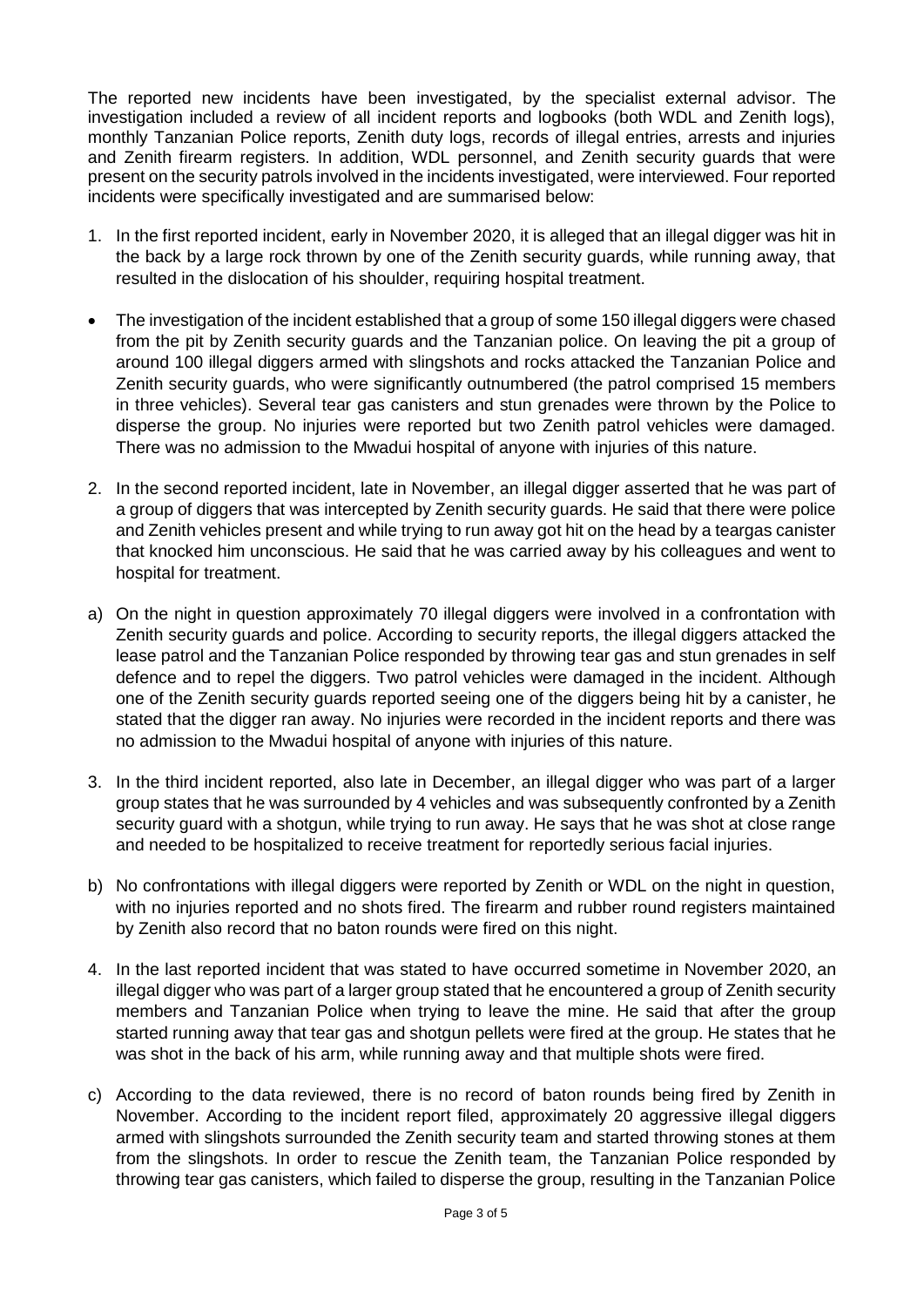firing one live warning shot into the air, which resulted in the illegal diggers dispersing. Two Zenith security guards suffered injuries and the police patrol vehicle was damaged. No injuries to illegal diggers were recorded.

## *Actions taken to date*

A number of steps have been taken since Petra and WDL became aware of the initial allegations, including:

- a) Appointment of a Petra Board sub-committee to oversee the investigation being carried out by a specialist external advisor in conjunction with the Company's lawyers. The Committee will consider the outcome of the investigation and the recommendations to address any findings. This may include any required remedy or corrective action to be taken as a result of the investigation's conclusions. Petra will provide further feedback on this investigation by the end of March 2021.
- b) Detailed training and refresher training in the VPSHR has been provided to all WDL line and senior management, WDL security team, Zenith security guards, night-watchmen, WDL employees working in the health, safety and environmental area and WDL employees working at the Mwadui medical facility. Refresher training was provided to Zenith guards most recently in December 2020. Members of the Tanzanian Police Force assisted as facilitators in some of the sessions.
- c) Implementation of a revised Tier 1 Operational-Level Grievance Mechanism ("OGM") and completion of the design of a Tier 2 OGM, specifically aimed at considering any incidents involving potential human rights violations and providing redress, where indicated. This Tier 2 OGM will be managed by and independent panel and is expected to be implemented during the third quarter of this year, following extensive and ongoing stakeholder engagement to ensure its support by the local communities. The Tier 2 OGM will operate according to the highest international standards and will comply with the requirements set out in the United Nations Guiding Principles on Business and Human Rights. It aims to resolve complaints following the full application of local legal requirements, including the provision of free and independent advice from local lawyers. PDL and WDL encourage any community members who have been subject to any human rights violations to utilse this OGM.
- d) Establishment of a new, more easily accessible community office and dedicated grievance desk at the main entrance to the Mine, as part of a wider community out-reach and stakeholder engagement plan.
- e) Deployment of a stakeholder engagement expert at WDL to provide support to the General Manager and other mine leadership in their engagement with the communities and other stakeholders.
- f) Suspension of the WDL Head of Security and Head of General Services pending the outcomes of the investigations.
- g) Launch of a new radio programme to facilitate open engagement with surrounding communities.
- h) Completion of the prescribed tender process for the provision of security services to WDL, resulting in the appointment of a new security contractor, effective 1 March 2021.
- i) Closure on 29 September 2020 of the on-site police facility where arrested illegal diggers were temporarily detained and which was never operated by WDL or Zenith.